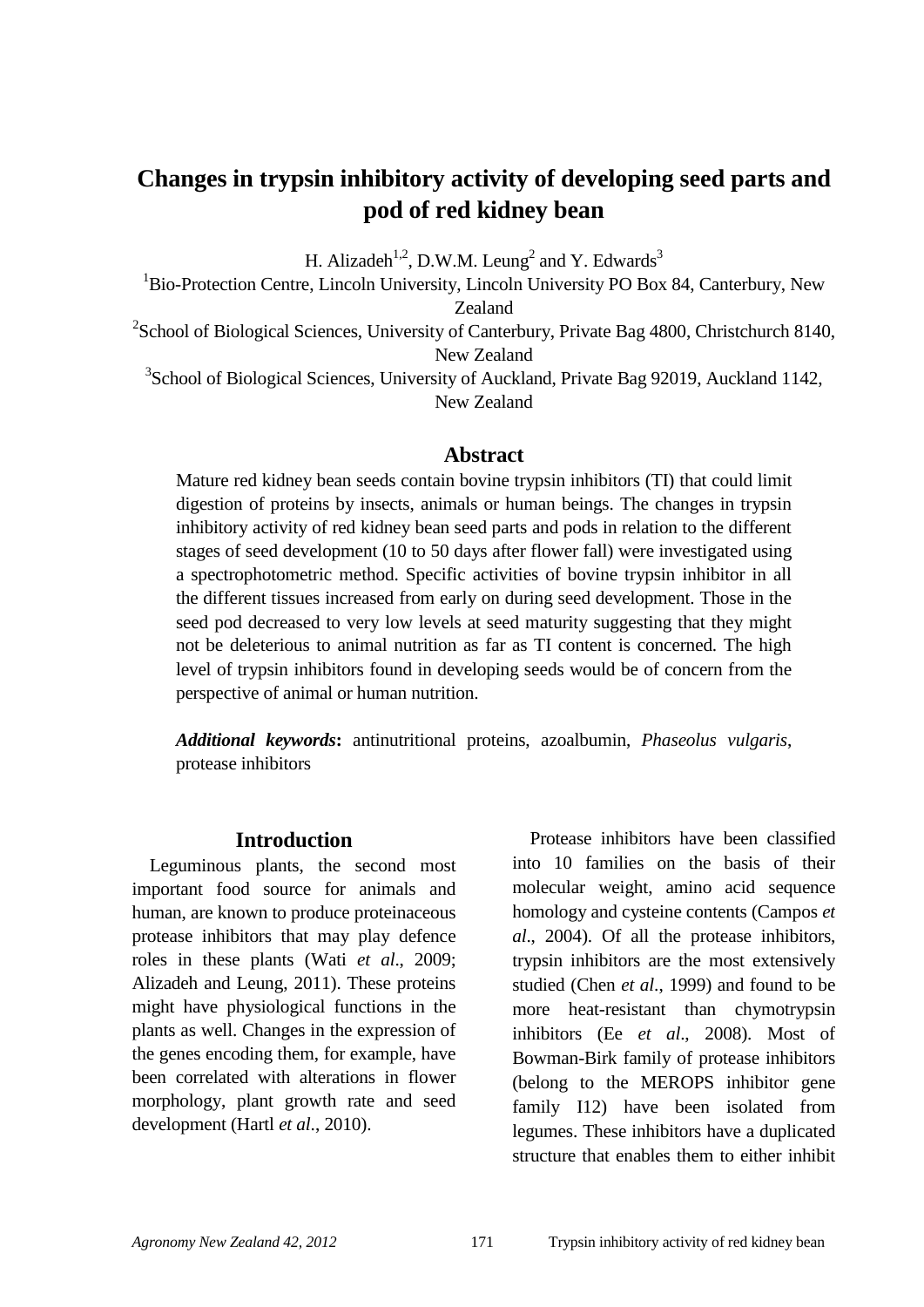two distinct proteases independently or two molecules of the same protease (Campos *et al*., 2004). The genomic DNA sequences of 23 Bowman-Birk inhibitors isolated from Italian common bean shared 92-99% homology (Piergiovanni and Galasso, 2004).

At least five different trypsin inhibitors were isolated from *Phaseolus vulgaris* L. var. Kintoki bean (Tsukamoto *et al*., 1983). A trypsin-chymotrypsin inhibitor was also isolated from *P. vulgaris* (var. Kidney bean) with a molecular weight of 13000 Da (Jacob and Pattabiraman, 1986) but their activity during seed formation and in seed parts as well as pods has not been investigated. In *P. vulgaris* cv. Jampa the changes in trypsin inhibitory activity were assessed at different stages of seed development (including flowers, string bean and ripe bean) (Sotelo and Lucas, 1998). There are also studies on changes in some bioactive proteins during seed development of other legumes (Harsulkar *et al*., 1997; Kokiladevi *et al*., 2005; Kumar *et al*., 2005). However, there is a lack of more comprehensive investigation which could include determination of trypsin inhibitory activity in different seed parts and pods of red kidney bean at different stages of seed development. The objective of this investigation was to evaluate the developmental changes in the specific inhibitor activity of bovine trypsin (as a model of serine proteinases) in different red kidney bean seed parts (seed coat, embryonic axis and cotyledons) and pods during seed formation under glasshouse conditions. Knowledge of the developmental changes and localisation of typsin inhibitor activity is of interest to seed physiologists (to see whether trypsin inhibitors might possess a physiological role), crop protection biotechnologists (seeking effective defence strategies against pests) and also from the perspective of gaining a better understanding of the seed and pod as food for humans and animals. In particular, the results from this work may be able to make some suggestions relevant to animal nutrition.

# **Materials and Methods**

#### **Seeds and chemicals**

Seeds of red kidney bean (*P. vulgaris*) were purchased from a local health food store. Bovine trypsin (Cat. T-8003), azoalbumin (Cat. A-2382) and Coomassie Brilliant Blue dye (Cat. B-0770) were purchased from Sigma, Missouri, USA. Trichloroacetic acid (Cat. BSPTA321) was purchased from Biolab Australia Pty Limited, Victoria, Australia.

# **Preparation of bean seed extracts from developing seeds**

Red kidney bean seeds were germinated in distilled water in the lab and then sown in large pots (2.5 l) of potting mix (with 8-9 months slow release fertiliser) for growing in the glasshouse at the University of Canterbury. Day and night temperatures were between 20-30°C and 15-20°C respectively. Flowers formed were tagged at anthesis. Seeds and pods (Figure 1) were harvested at 10 days from the time of flower fall and at five day intervals until seeds were fully matured (or when the seed pods were visibly desiccated) (Kumar *et al*., 2005). After harvest, seeds and pods were stored at -80°C until they were analysed for their trypsin inhibitory activity.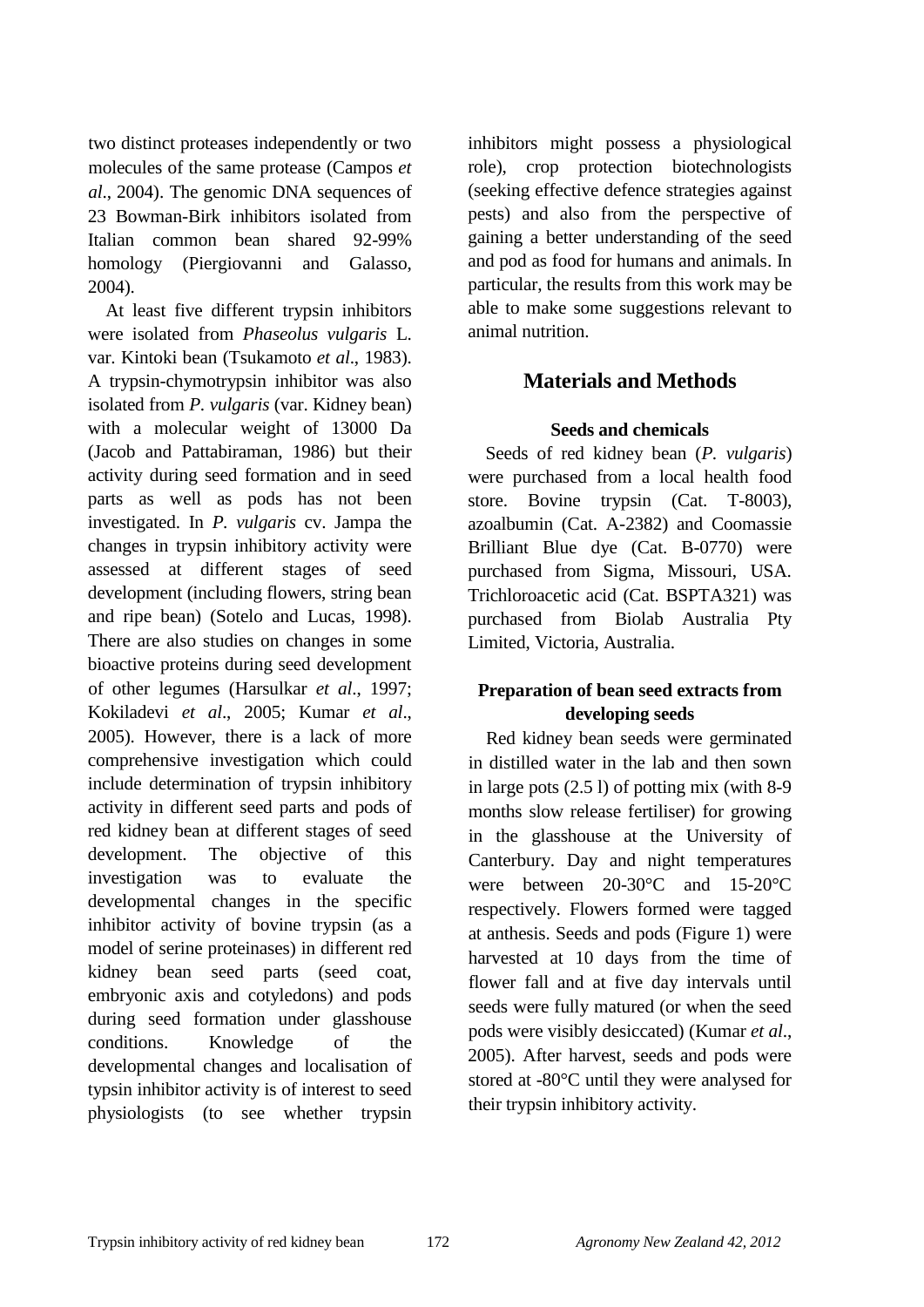

**Figure 1:** Seed development in red kidney bean. From left to right; seeds and pods at 10, 15, 20, 25, 30, 35, 45 days after flower fall and at the mature dry seed stage.

#### **Water contents**

Water contents of whole seeds, seed and seedling parts, expressed as percentages, were calculated from the difference between their fresh weights and their dry weights after heating at 70°C for five days (Ramos *et al*., 1998).

#### **Protein extraction**

Seeds (35 g) were soaked in distilled water (100 ml) in a beaker for 15 hours at room temperature and seed parts (cotyledons, embryonic axes and seed coat)

were separated. Ten and 15-day old seeds were too small to be separated into seed parts. Moreover, the seed parts including the seed coat, embryonic axis and cotyledons were found to adhere together tightly at these ages that made it difficult to separate them. Therefore, whole red kidney bean seeds harvested at these two time points were used to prepare extracts for evaluation of their bioactive protein contents, while those harvested at subsequent times were separated into the different seed parts and extracted.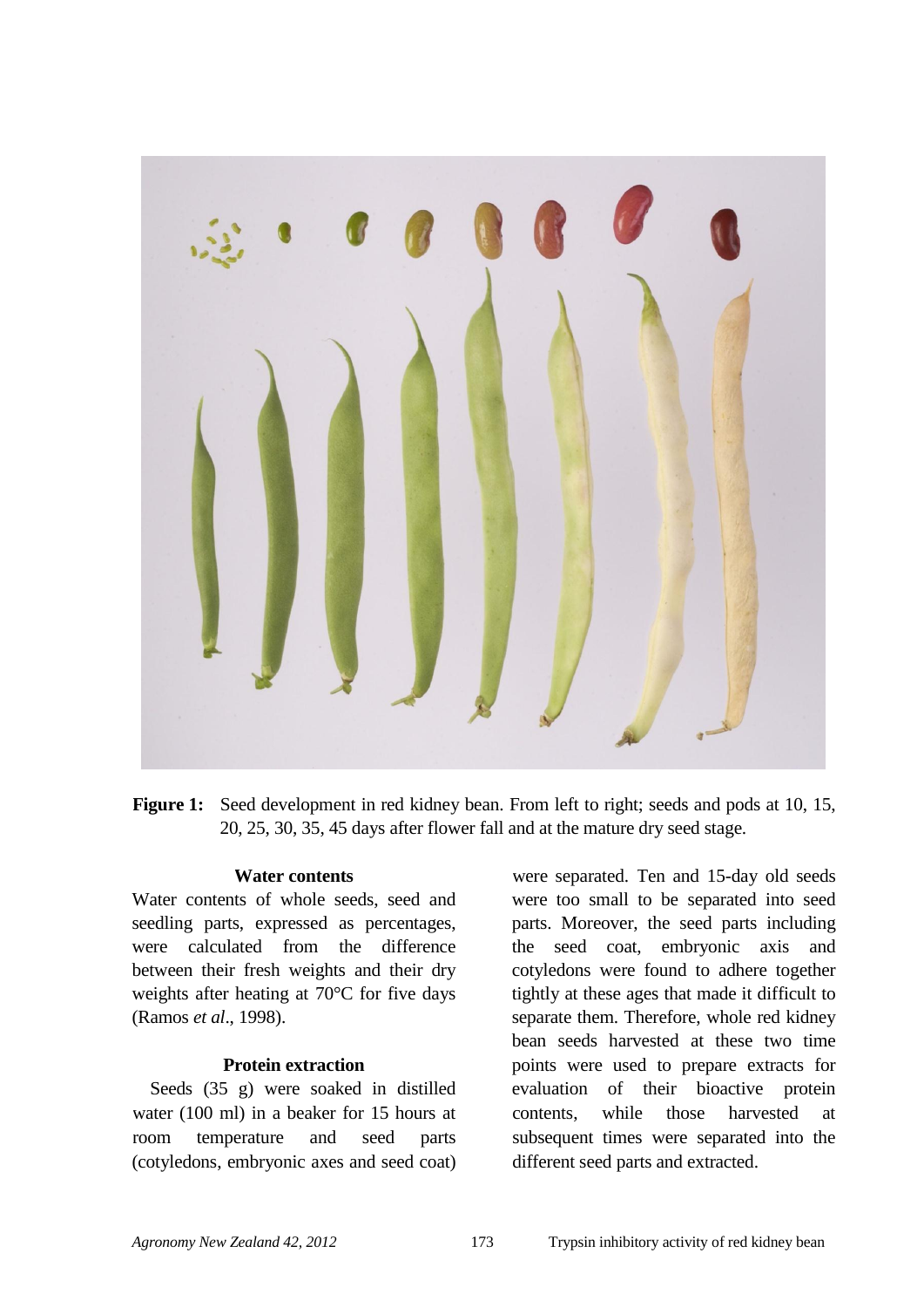The method of Le Berre-Anton *et al*. (1997) with some modifications was followed to extract heat stable and low-pH soluble proteins from the seed parts. Briefly, each type of seed part was homogenised separately with distilled water in a mortar and the homogenates were centrifuged at 6000 g for 10 minutes. The volume of supernatant was measured and then 0.11 ml of succinate buffer (pH 3.8) containing 100 mM  $CaCl<sub>2</sub>$ .  $2H<sub>2</sub>O$  per ml of the supernatant was added. The mixture was heated at 70°C for 10 minutes and centrifuged at 10,000 g for 10 minutes. After this, the supernatant was recovered and its pH was adjusted to 5.6 by adding 0.1 M NaOH. Samples were freeze dried, dissolved and dialysed in 200 mM Tris-HCl buffer at pH 8 containing  $0.2$  M CaCl<sub>2</sub>.H<sub>2</sub>O.

#### **Protein contents**

The amounts of soluble proteins in the different extracts were quantified using the principle of quantitative binding of proteins (Bradford, 1976) with the Coomassie Brilliant Blue dye. Bovine serum albumin was used as a standard.

#### **Assay of trypsin inhibitory activity**

Extracts of seeds or seed parts were tested for trypsin (EC 3.4.21.4) inhibitory (TI) activity against bovine trypsin. This assay was carried out with crude seed extracts (containing 10 μg soluble proteins) and using 1% (w/v) azoalbumin dissolved in distilled water as substrate following a previously described method with some modifications (Sarath *et al*., 1989). Briefly, trypsin (25 μg in 100 μl 200 mM Tris-HCl buffer at pH 8 containing  $0.2$  M CaCl<sub>2</sub>.H<sub>2</sub>O) and seed or seedling extract (10 μg protein in 100 μl of the same buffer) were incubated for eight min at 37°C. Then 300 μl of substrate was added and reaction was allowed to proceed for 25 minutes at the same temperature before it was terminated with addition of one ml of trichloroacetic acid (5%, w/v). The difference in absorbance due to breakdown products at 450 nm between trypsin reaction with the substrate in the presence or absence of a seed extract was determined after centrifugation of the reaction mixtures at 10,000 g for 10 min. One trypsin inhibitor unit (TIU) was defined as the amount of inhibitor that reduced absorbance at 450 nm by 0.1 unit relative to trypsin control reactions for 25 minutes.

#### **Data analysis**

All experiments were repeated at least two times and all treatments were carried out with at least in three replicates. Data were subjected to one-way analysis of variance (ANOVA, P≤0.05) followed by comparison of mean values of the treatments using Duncan"s Multiple Range test at 5% level of significance (Clewer and Scarisbrick, 2001).

#### **Results**

# **Visible changes in seeds and pods during seed development**

The size of red kidney bean seed increased more than four fold from 10 days after flower fall to maturation (data not shown). The colour of immature seeds was green up to 20 days after flower fall and then started changing to reddish (Figure 1). No visible fibres were found on pods up to 15 days after flower fall but they appeared at day 20. Overall, the water contents of developing seeds increased up to 15 days after flower fall and then started decreasing significantly (P<0.05, Table 1). Water contents in seed, seed parts and pods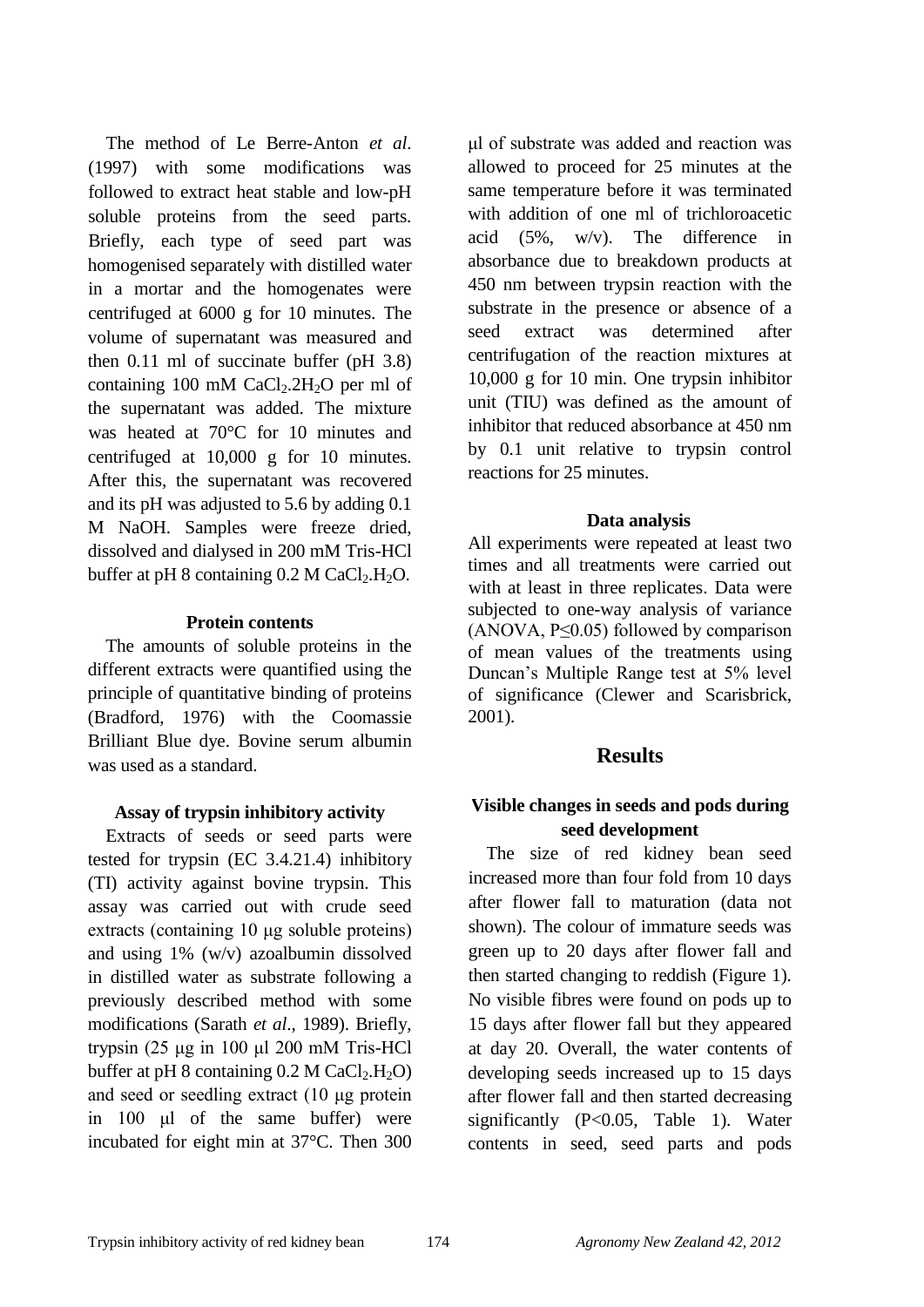dropped to very low levels at day 50 (the seed maturation stage).

### **Changes in bovine trypsin inhibitory activity during seed formation**

Specific activity of bovine trypsin inhibitor was detectable in extracts of immature red kidney bean seeds at day 10 after flower fall and it increased significantly by day 15 (Figure 2A). Specific activity of bovine trypsin inhibitory was also found in extracts of red kidney bean cotyledons at day 20 after flower fall. It then increased with a transient peak at day 30 followed by a lower but constant level over the next 15 days. There was a further and significant drop in specific trypsin inhibitory activity by day 50 (Figure 2B). In the embryonic axis specific trypsin inhibitory activity increased from day 20 and peaked at day 35 and 40. Then it continued to decrease (Figure 3C). The level of specific trypsin inhibitory activity in the seed coat at day 20 was relatively high compared with that in the cotyledons and embryonic axis at the same time (compare Figures 2B, C and D). Then specific trypsin inhibitory activity increased to peak levels at day 25 and 30 before it decreased (Figure 2D). In pods, specific trypsin inhibitory activity increased from day 10 after flower fall and reached peak levels from day 20 to day 30. Then it started to decline until it was not detectable in pods at the seed maturation stage (Figure 2E).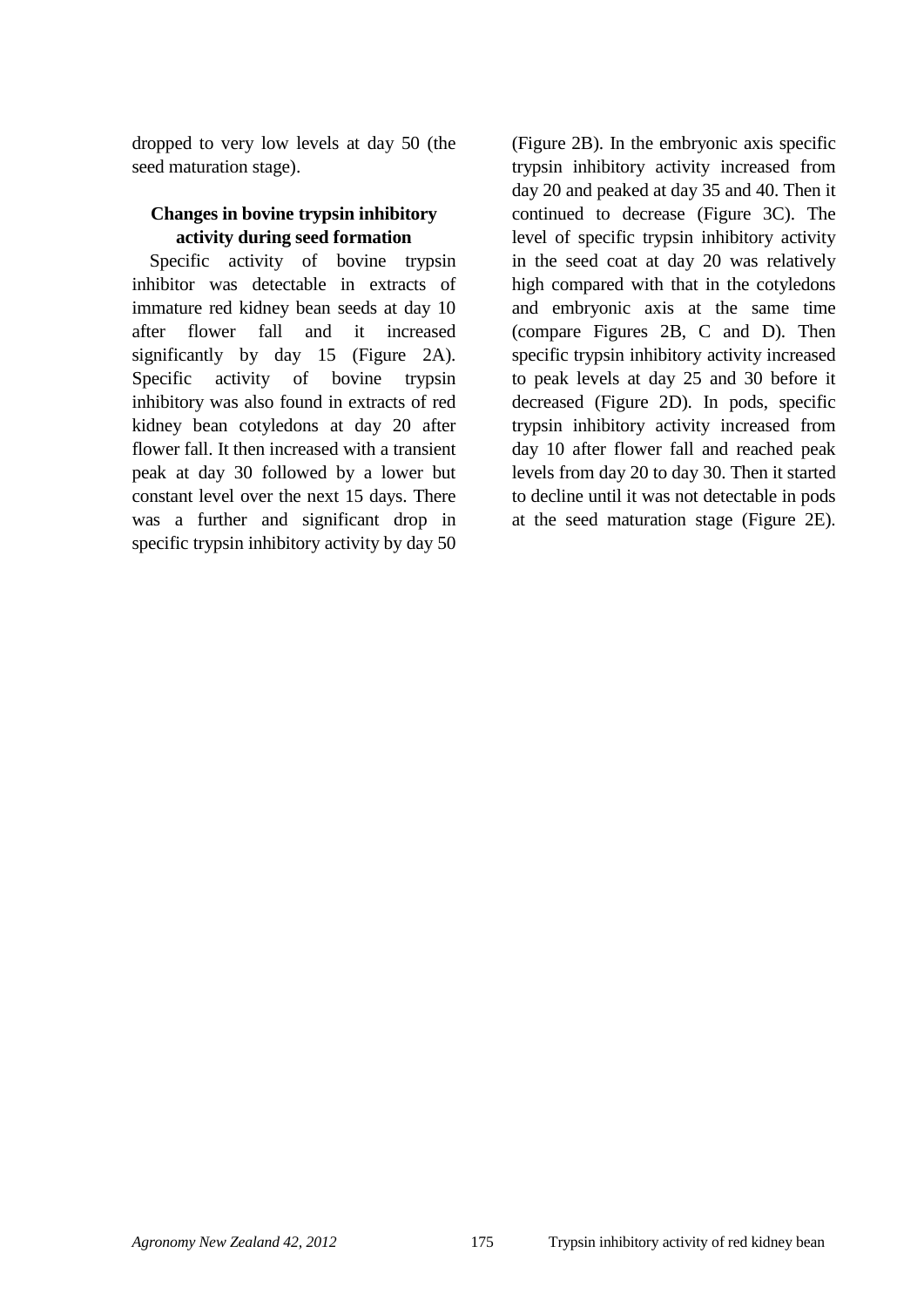**Table 1:** The percentage of water in developing seeds, seed parts and pods of red kidney bean (10-50 days after flower fall). Means in each row labelled with the same letter do not differ significantly according to Duncan's multiple range test (P<0.05).

| Seed parts and<br>pod | Percentage of water in developing seeds, seed parts and pods (%) |                   |                   |                   |                   |                    |                    |                    |                                     |
|-----------------------|------------------------------------------------------------------|-------------------|-------------------|-------------------|-------------------|--------------------|--------------------|--------------------|-------------------------------------|
|                       | 10d                                                              | 15d               | 20d               | 25d               | 30d               | 35d                | 40d                | 45d                | 50d                                 |
| Whole seed            | $81.57 \pm 0.3$ b                                                | $85.73 \pm 0.35a$ | $80.59 \pm 0.26c$ | $73.68 \pm 0.46d$ | $63.92 \pm 0.40e$ | $59.73 \pm 0.65$ f | $48.18 \pm 0.34$ g | $35.21 \pm 0.45h$  | $11.08 \pm 0.39i$                   |
| Cotyledon             | n/a                                                              | n/a               | $81.14 + 0.60a$   | $71.19 \pm 0.60$  | $60.01 \pm 0.18c$ | $55.07+0.66d$      | $44.65 \pm 0.60e$  |                    | $31.49 \pm 0.66f$ $11.38 \pm 0.46g$ |
| Embryonic axis        | n/a                                                              | n/a               | $78.1 + 0.42a$    | $71.15 + 0.79h$   | $65.56 + 0.59c$   | $63.9 \pm 0.47d$   | $53.85 \pm 0.64e$  | $41.32 \pm 0.77$ f | $9.46 \pm 0.28$ g                   |
| Seed Coat             | n/a                                                              | n/a               | $79.61 + 0.56a$   | $79.7+0.55a$      | $77.47 + 0.55$ b  | $76.23 \pm 0.75c$  | $64.42+0.71d$      | $52.85 \pm 0.87$ e | $7.52+0.44f$                        |
| Pod                   | $90.19 \pm 0.442$                                                | $92.52 \pm 0.58a$ | $90.54 \pm 0.68$  | $88.49 \pm 0.60c$ | $86.96\pm0.66d$   | $85.28 \pm 0.58$ e | $74.13 \pm 0.74$ f | $66.92 \pm 0.46$ g | $8.44 \pm 0.49$ h                   |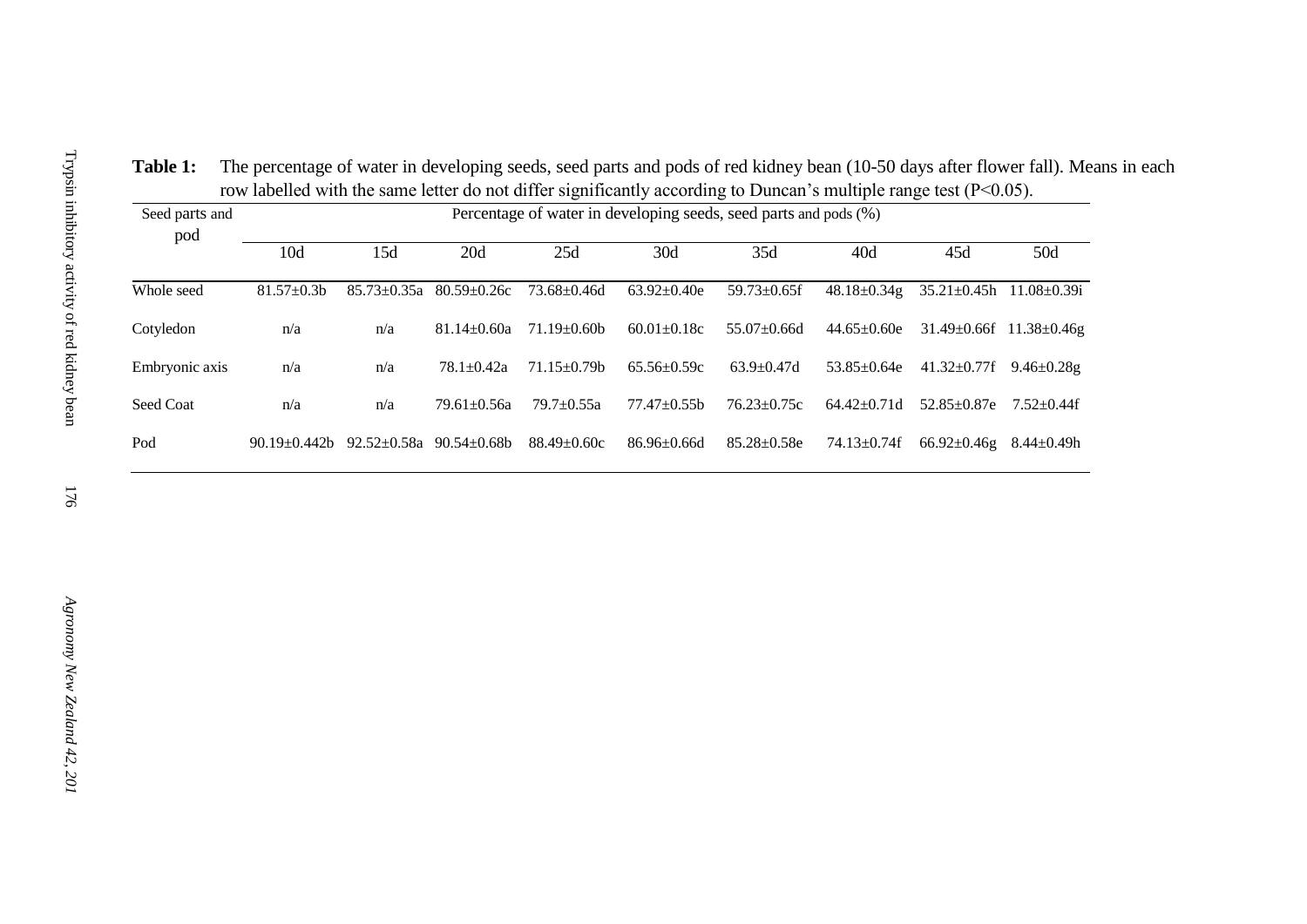

**Figure 2:** Changes in specific activity of bovine trypsin inhibitor in red kidney bean pods and seed parts during seed formation. Means labelled with the same letter do not differ significantly according to Duncan's multiple range test (P<0.05).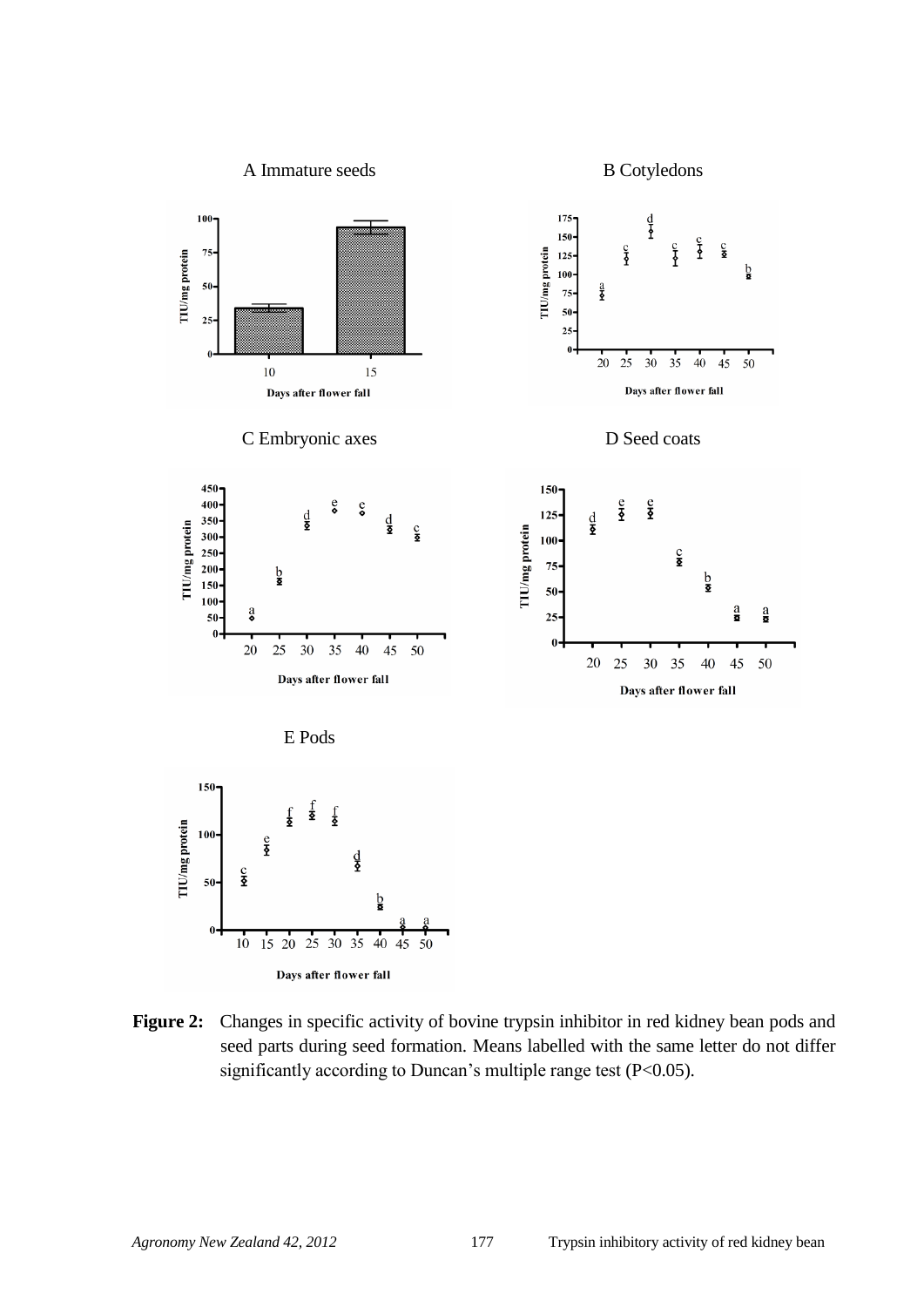# **Discussion**

The highest water content in seed parts was observed at an early stage of seed formation (day 15). In contrast trypsin inhibitory activity was generally at its highest level by day 30 or 35. Therefore, changes in TI activity during seed formation are discussed in terms of specific activity rather than fresh weight. Bovine trypsin inhibitory activity was observed in all seed parts as well as the pod of red kidney bean. Presence of trypsin inhibitors can block trypsin activity in either seed or pod eaters which is consistent with their potential defence role against predators. These results confirm and extend the findings of previous studies (Fernandez *et al*., 1982; Texier *et al*., 1989 and Domash *et al*., 2006). The presence of trypsin inhibitors has been detected in the soybean (Santos *et al*., 2008) but not the cowpea seed coat (Carasco and Xavier-Filho, 1981), pods of common bean and winged bean (Tadera *et al*., 1984; Texier *et al*., 1989).

Among the different seed parts and pod of red kidney bean, the embryonic axis had the highest level of TI activity, suggesting that TI activity is particularly important during development of the embryonic axis. It might play in a role in regulation of endogenous proteolytic activity involved in protein turnover therein. The highest specific TI activity in the cotyledons and embryonic axis of red kidney bean was detected at day 30 and day 35 after flower fall, respectively. The physiological significance, if any, of this difference is not readily apparent. TI activity in the seed coat at seed maturation was the lowest in comparison with that at the other seed developmental stages. Also, the seed coat was darker, probably due to increased tannin accumulation therein. This might help protect the mature seeds against predators and pathogens along with the low level of TI activity therein. The lower activity in mature seeds can also be attributed to preparation of seed for dormancy while the activity can increase later during germination (Pusztai, 1972). Future work will focus on isolation and purification of bovine trypsin inhibitors from pods and seed parts to determine whether they are the same isoinhibitors or not.

At day 20 after flowering no trypsin inhibitory activity was detectable in two varieties of chickpeas while one of the varieties (Annigeri) showed the highest activity at 40 days after flowering (Harsulkar *et al*., 1997). This is contrary to the result obtained in this study which showed that trypsin inhibitor activity was detectable at day 20 after flower fall. Different levels of trypsin inhibitor content in four different genotypes of Indian soybean were also observed at a very early stage of seed development (Kumar *et al*., 2005). Similarly, research on the inhibitory activity of papain (another type of protease inhibitor) in white bean seeds was detectable at early stages during seed development (Santino *et al*., 1998).

TI activity was found in all seed parts and appeared at an early stage of seed formation, suggesting there was no tissue specific distribution of trypsin inhibitors and the inhibitors might have some biological significance in the different parts particularly at early stages of seed formation. The general pattern of changes in TI activity observed is consistent with the overall metabolic changes during seed development in favour of net accumulation of seed reserves including storage proteins from early stages till seed maturation. The low levels of TI in mature seeds and pods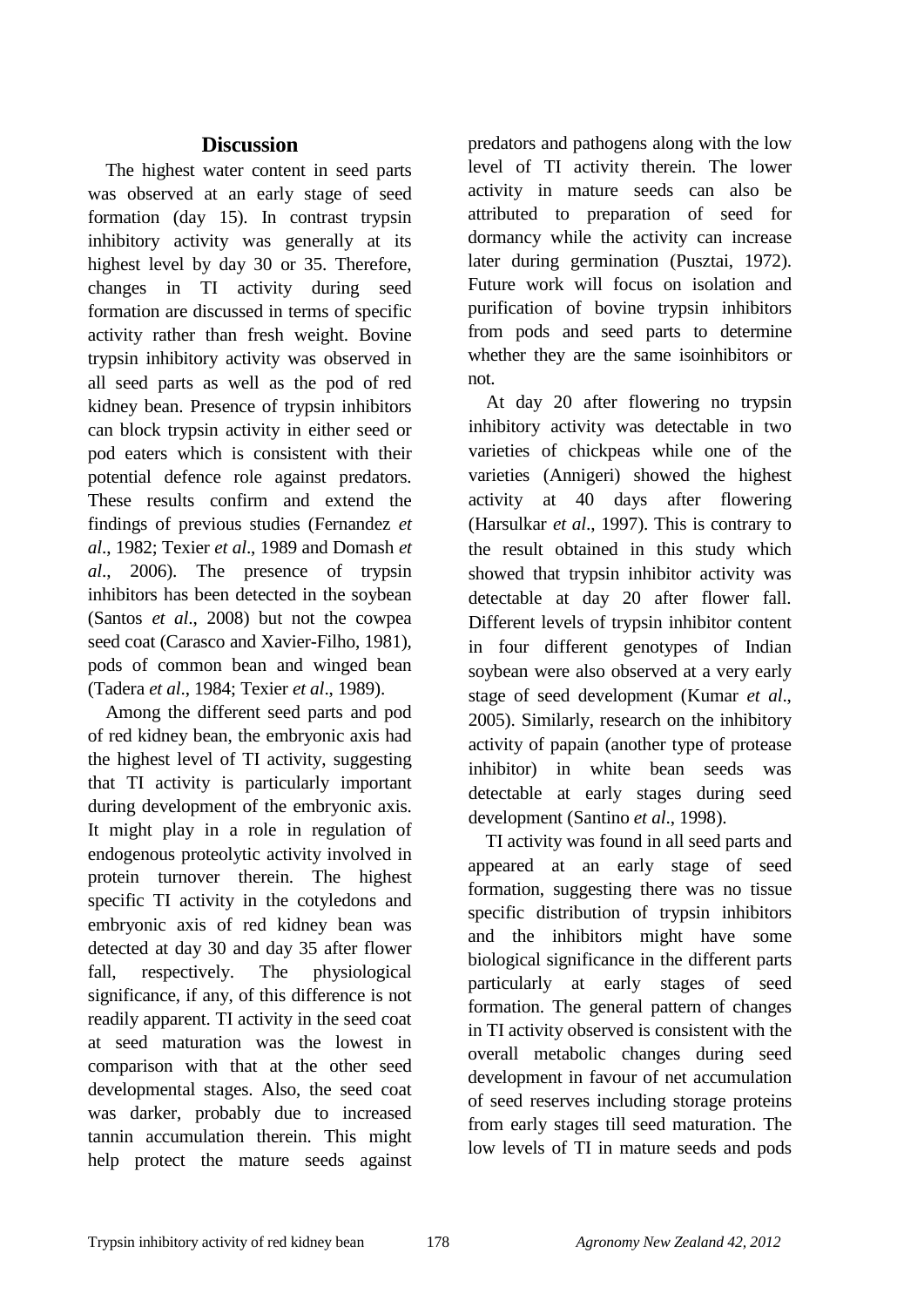correlated with loss of water and the characteristic decline in metabolic activity therein. As levels of TI were relatively high in immature red kidney bean pods, from a nutritional point of view it is suggested that they should be inactivated after thorough cooking before consumption. By contrast, dry mature pods could be fed to animals without prior cooking as no or very low TI activity was observed in mature pods.

# **References**

- Alizadeh, H. and Leung, D.W.M. 2011. Improved rapid detection of trypsin isoinhibitors using non-denaturing polyacrylamide gels with immobilised azoalbumin. *Phytochemical Analysis* 22: 347-377.
- Bradford, M.M. 1976. A rapid and sensitive method for the quantitation of microgram quantities of protein utilizing the principle of protein-dye binding. *Analytical Biochemistry* 72: 248-254.
- Campos, J.E., Whitaker, J.R., Yip, T.T., Hutchens, T.W. and Blanco-Labra, A. 2004. Unusual structural characteristics and complete amino acid sequence of a protease inhibitor from *Phaseolus acutifolius* seeds. *Plant Physiology and Biochemistry* 42: 209-214.
- Carasco, J.F. and Xavier-Filho, J. 1981. Sequential expression of trypsin inhibitors in developing fruit of cowpea (*Vigna unguiculata* (L.) Walp). *Annals of Botany* 47: 259-266.
- Chen, Z.Y., Brown, R.L., Russin, J.S., Lax, A.R. and Cleveland, T.E. 1999. A corn trypsin inhibitor with antifungal activity inhibits *Aspergillus flavus* α-amylase. *Phytopathology* 89: 902-907.
- Clewer, A.G. and Scarisbrick, D.H. 2001. Practical statistics and experimental design for plant and crop science. John Wiley & Sons Ltd., New York. 346pp.
- Domash, V.I., Protsko, R.F., Vasyuk, V.A., Shumikhin, S.V., Ermolitskaya, L.V. and Sharpio, T.P. 2006. The content of abscisic acid and the activities of proteinases and trypsin inhibitory proteins, in the germinating seed of common beans under water stress conditions. *Applied Biochemistry and Microbiology* 42: 97-100.
- Ee., K.Y., Zhao, J., Rehman, A. and Agboola, S. 2008. Characterisation of trypsin and α-chymotrypsin inhibitors in Australian wattle seed (*Acacia victoriae* Bentham). *Food Chemistry* 107: 337- 343.
- Fernandez, R., Elias, L.G., Braham, J.E. and Bressani, R. 1982. Trypsin inhibitors and hemagglutinins in beans (*Phaseolus vulgaris*) and their relationship with the content of tannins and associated polyphenols. *Journal of Agricultural and Food Chemistry* 30: 734-739.
- Harsulkar, A.M., Giri, A.P. and Kothekar, V.S. 1997. Protease inhibitors of chickpea (*Cicer arietinum* L.) during seed development. *Journal of the Science of Food and Agriculture* 74: 509–512.
- Hartl, M., Giri, A.P., Kaur, H. and Baldwin, I.T. 2010. Serine protease inhibitors specifically defend *Solanum nigrum* against generalist herbivores but do not influence plant growth and development. *The Plant Cell* 22: 4158-4175.
- Jacob, R.T. and Pattabiraman, T.N. 1986. Natural plant enzyme inhibitors: isolation and properties of a trypsin/chymotrypsin inhibitor from kidney bean (*Phaseolus vulgaris*). *Indian Journal of Biochemistry and Biophysics* 23: 105-109.
- Kokiladevi, E., Manickam, A. and Thayumanavan, B. 2005. Characterization of Alpha-amylase inhibitor in *Vigna sublobata*. *Botanical Bulletin of Academia Sinica* 46: 189-196.